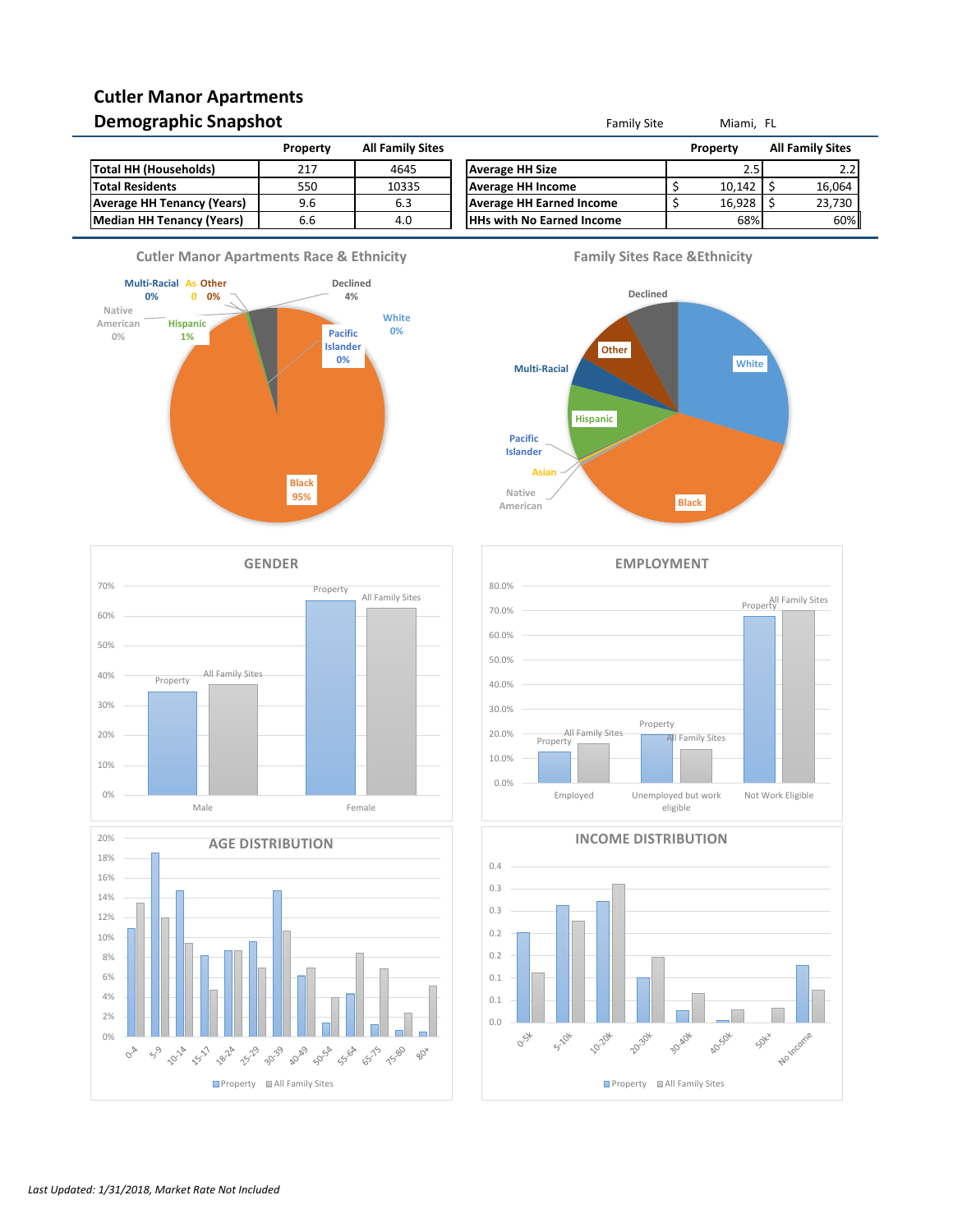# **Cutler Manor Apartments Demographic Snapshot Family Site** Miami, FL

 $\overline{a}$ 

 $\overline{a}$ 

|                                   |                | Property        | <b>All Family Sites</b> |                                  |             | Property        | <b>All Family Sites</b> |  |
|-----------------------------------|----------------|-----------------|-------------------------|----------------------------------|-------------|-----------------|-------------------------|--|
| Total HH (Households)             |                | 217             | 4645                    | <b>Average HH Size</b>           |             | 2.5             | 2.2                     |  |
| <b>Total Residents</b>            |                | 550             | 10335                   | <b>Average HH Income</b>         |             | \$<br>10,142    | \$<br>16,064            |  |
| <b>Average HH Tenancy (Years)</b> |                | 9.6             | 6.3                     | <b>Average HH Earned Income</b>  |             | \$<br>16,928    | \$<br>23,730<br>60%     |  |
| <b>Median HH Tenancy (Years)</b>  |                | 6.6             | 4.0                     | <b>HHs with No Earned Income</b> |             | 68%             |                         |  |
| Language                          | # Res          | Property        | <b>All Family Sites</b> | Race                             | # Res       | Property        | <b>All Family Sites</b> |  |
| English                           | 542            | 99%             | 70%                     | White                            | $\mathbf 0$ | 0%              | 30%                     |  |
| Spanish                           | 5              | 1%              | 13%                     | Black                            | 523         | 95%             | 37%                     |  |
| Chinese                           | $\mathbf 0$    | 0%              | 0%                      | Native American                  | 0           | 0%              | 1%                      |  |
| Russian                           | $\mathbf 0$    | 0%              | 0%                      | Asian                            | 0           | 0%              | 0%                      |  |
| Arabic                            | $\mathbf 0$    | 0%              | 0%                      | Pacific Islander                 | 0           | 0%              | 0%                      |  |
| Other                             | $\mathbf{1}$   | 0%              | 1%                      | Hispanic                         | 3           | 1%              | 11%                     |  |
| Declined                          | $\overline{2}$ | 0%              | 5%                      | Multi-Racial                     | $\pmb{0}$   | 0%              | 4%                      |  |
| Unknown                           | $\mathbf 0$    | 0%              | 11%                     | Other                            | 0           | 0%              | 9%                      |  |
| <b>TOTAL</b>                      | 550            | 100%            | 100%                    | Declined                         | 24          | 4%              | 8%                      |  |
|                                   |                |                 |                         | <b>TOTAL</b>                     | 550         | 100%            | 100%                    |  |
| Gender<br>Male                    | # Res          | Property        | <b>All Family Sites</b> |                                  |             |                 |                         |  |
|                                   | 191            | 35%             | 37%                     | <b>HH Banked</b>                 | #HHs        | Property        | <b>All Family Sites</b> |  |
| Female                            | 359            | 65%             | 63%                     | Yes                              | 60          | 28%             | 54%                     |  |
| Unknown                           | $\mathbf 0$    | 0%              | 0.25%                   | No                               | 157         | 72%             | 29%                     |  |
| <b>TOTAL</b>                      | 550            | 100%            | 100%                    | Declined                         | 0           | 0%              | 6%                      |  |
|                                   |                |                 |                         | Unknown                          | $\pmb{0}$   | 0%              | 10%                     |  |
| <b>Employment</b>                 | # Res          | <b>Property</b> | <b>All Family Sites</b> | <b>TOTAL</b>                     | 217         | 100%            | 100%                    |  |
| Employed                          | 70             | 12.7%           | 16.1%                   |                                  |             |                 |                         |  |
| Unemployed but work               |                |                 |                         |                                  |             |                 |                         |  |
| eligible                          | 108            | 19.6%           | 13.9%                   | <b>HH Income</b>                 | #HHs        | Property        | <b>All Family Sites</b> |  |
| Not Work Eligible                 | 372            | 67.6%           | 70.0%                   | $0-5k$                           | 44          | 20%             | 11.2%                   |  |
| <b>TOTAL</b>                      | 550            | 100%            | 100%                    | $5-10k$                          | 57          | 26%             | 22.8%                   |  |
|                                   |                |                 |                         | 10-20k                           | 59          | 27%             | 31.0%                   |  |
| Age                               | # Res          | Property        | <b>All Family Sites</b> | 20-30k                           | 22          | 10%             | 14.7%                   |  |
| $0 - 4$                           | 60             | 11%             | 13%                     | 30-40k                           | 6           | 3%              | 6.6%                    |  |
| $5-9$                             | 102            | 19%             | 12%                     | 40-50k                           | $\mathbf 1$ | 0%              | 3.0%                    |  |
| $10 - 14$                         | 81             | 15%             | 9%                      | 50k+                             | $\pmb{0}$   | 0%              | 3.3%                    |  |
| $15 - 17$                         | 45             | 8%              | 5%                      | No Income                        | 28          | 13%             | 7.4%                    |  |
| 18-24                             | 48             | 9%              |                         |                                  | 217         | 100%            | 100%                    |  |
| 25-29                             | 53             | 10%             | 9%<br>7%                | Total                            |             |                 |                         |  |
|                                   |                |                 |                         | <b>Disability</b>                |             |                 |                         |  |
| 30-39                             | 81             | 15%             | 11%                     |                                  | # Res       | Property        | <b>All Family Sites</b> |  |
| 40-49                             | 34             | 6%              | 7%                      | Disabled                         | 70          | 12.7%           | 13.9%                   |  |
| 50-54                             | 8              | 1%              | 4%                      | None                             | 476         | 86.5%           | 84.0%                   |  |
| 55-64                             | 24             | 4%              | 8%                      | Declined                         | 4           | 0.7%            | 2.1%                    |  |
| 65-75                             | 7              | 1%              | 7%                      | <b>TOTAL</b>                     | 550         | 100.0%          | 100.0%                  |  |
| 75-80                             | 4              | 1%              | 2%                      |                                  |             |                 |                         |  |
| $80+$                             | 3              | 1%              | 5%                      | <b>HH Size</b>                   | #HHs        | <b>Property</b> | <b>All Family Sites</b> |  |
| TOTAL                             | 550            | 100%            | 100%                    | 1 person                         | 65          | 30%             | 37%                     |  |
|                                   |                |                 |                         | 2 persons                        | 58          | 27%             | 29%                     |  |
| <b>Tenancy (Years)</b>            | # Res          | Property        | <b>All Family Sites</b> | 3 persons                        | 40          | 18%             | 19%                     |  |
| 0-5 years                         | 275            | 50.0%           | 56.9%                   | 4 persons                        | 32          | 15%             | 10%                     |  |
| 5-10 years                        | 102            |                 |                         |                                  |             | 10%             | 5%                      |  |
|                                   |                | 18.5%           | 22.3%                   | 5+ persons                       | 22          |                 |                         |  |
| $10+$ years<br><b>TOTAL</b>       | 173<br>550     | 31.5%<br>100%   | 20.8%<br>100%           | <b>TOTAL</b>                     | 217         | 100%            | 100%                    |  |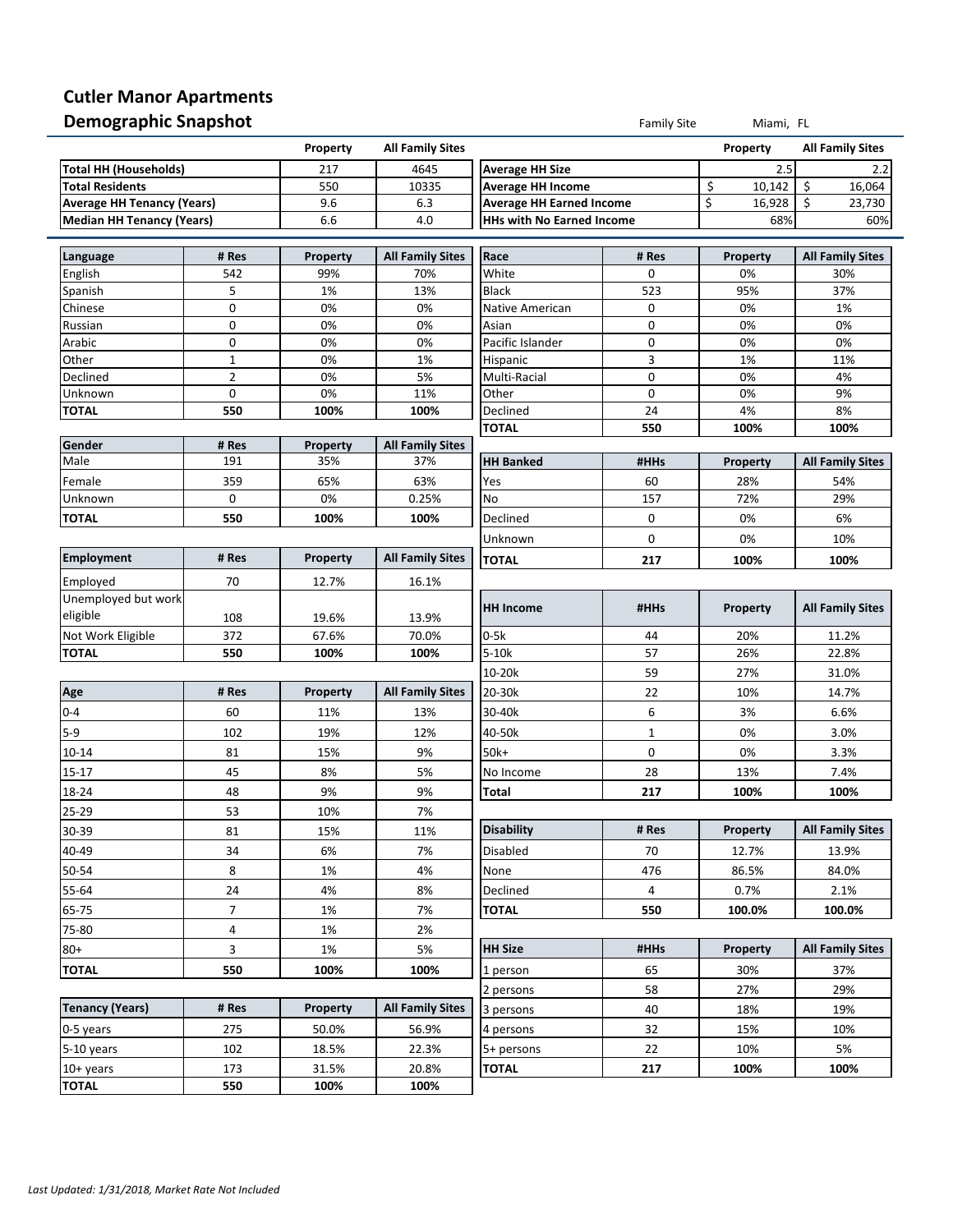# **Status Report:** *Cutler Manor Apartments*

**Location:** Miami, FL **Tenancy Type:** Family **Total Households** 217 **Total Residents:** 550 **Date Updated:** Jan-18



## *Progress Towards Outcomes*

| <b>Indicator</b>                                 | <b>Property</b> | <b>All Family</b><br><b>Sites</b> | <b>Indicator</b>                                    |
|--------------------------------------------------|-----------------|-----------------------------------|-----------------------------------------------------|
| HH avg years in community                        | 9.6             | 6.3                               | % Residents feel safe in their<br>building          |
| % On-time rent payments (by 5th<br>of the month) | 47%             | 42%                               | % Residents feel safe outside<br>their building     |
| # Residents receiving TANF^                      | $\mathcal{P}$   |                                   | % Residents feel they can rely on<br>their neighbor |
| # HH without income <sup>®</sup>                 | 28              | 9                                 | % Residents registered to vote in<br>elections      |
| Rate of move outs due to adverse<br>causes       | 3%              | 12%                               | <b>Community Stability Rate</b>                     |

*^*Indicators for Family sites are averaged

| <b>Indicator</b>                                                                   | <b>Property</b> | <b>All Family</b><br><b>Sites</b> | <b>Indicator</b>                                   |
|------------------------------------------------------------------------------------|-----------------|-----------------------------------|----------------------------------------------------|
| % Youth enrolled in preschool<br>programs (approx.)                                | N/A             | 5%                                | % Residents with a checkings or<br>savings account |
| % Current grade students<br>transitioning into next grade in<br>the fall (approx.) | 0%              | 0%                                | % Residents paying rent with a<br>money order      |

### *Employment Health*

| <b>Indicator</b>                                | <b>Property</b> |   | <b>All Family</b><br><b>Sites</b> | <b>Indicator</b>                                        | Property | <b>All Fan</b><br><b>Sites</b> |
|-------------------------------------------------|-----------------|---|-----------------------------------|---------------------------------------------------------|----------|--------------------------------|
| % Residents employed*                           | 40%             |   | 58%                               | % Adults in self-reported good<br>health                | 39%      | 49%                            |
| Average HH Income                               | \$<br>10,142    | S | 16,064                            | % Adults visited the emergency<br>room in the past year | 2%       | 12%                            |
| Average earned income of<br>employed households | \$<br>16,928    | Ś | 23,730                            | % Adults who utilized primary<br>care service           | 38%      | 75%                            |
| % Residents enrolled in post-<br>secondary edu  | 3%              |   | 2%                                | % Adults with health insurance                          | 39%      | 76%                            |
| % Residents with post secondary<br>deg/cert     | 3%              |   | 16%                               | % Youth with health insurance                           | 74%      | 52%                            |

*\*if %>100, then some non-work eligible residents are employed*

### *Stable Housing Community Engagement*

| perty         | <b>All Family</b><br><b>Sites</b> | <b>Indicator</b>                                    | <b>Property</b> | <b>All Family</b><br><b>Sites</b> |
|---------------|-----------------------------------|-----------------------------------------------------|-----------------|-----------------------------------|
| 9.6           | 6.3                               | % Residents feel safe in their<br>building          | 38%             | 54%                               |
| 17%           | 42%                               | % Residents feel safe outside<br>their building     | 33%             | 46%                               |
| $\mathcal{P}$ | 7                                 | % Residents feel they can rely on<br>their neighbor | 19%             | 25%                               |
| 28            | 9                                 | % Residents registered to vote in<br>elections      | 45%             | 43%                               |
| 3%            | 12%                               | <b>Community Stability Rate</b>                     | 88%             | 65%                               |

### *Education Financial Stability*

| perty | <b>All Family</b><br><b>Sites</b> | <b>Indicator</b>                                   | <b>Property</b> | <b>All Family</b><br><b>Sites</b> |
|-------|-----------------------------------|----------------------------------------------------|-----------------|-----------------------------------|
| N/A   | 5%                                | % Residents with a checkings or<br>savings account | 23%             | 90%                               |
| 0%    | 0%                                | % Residents paying rent with a<br>money order      | 87%             | 58%                               |

| <b>Family</b><br>Sites | <b>Indicator</b>                                        | <b>Property</b> | <b>All Family</b><br><b>Sites</b> |
|------------------------|---------------------------------------------------------|-----------------|-----------------------------------|
| 58%                    | % Adults in self-reported good<br>health                | 39%             | 49%                               |
| 16,064                 | % Adults visited the emergency<br>room in the past year | 2%              | 12%                               |
| 23,730                 | % Adults who utilized primary<br>care service           | 38%             | 75%                               |
| 2%                     | % Adults with health insurance                          | 39%             | 76%                               |
| 16%                    | % Youth with health insurance                           | 74%             | 52%                               |